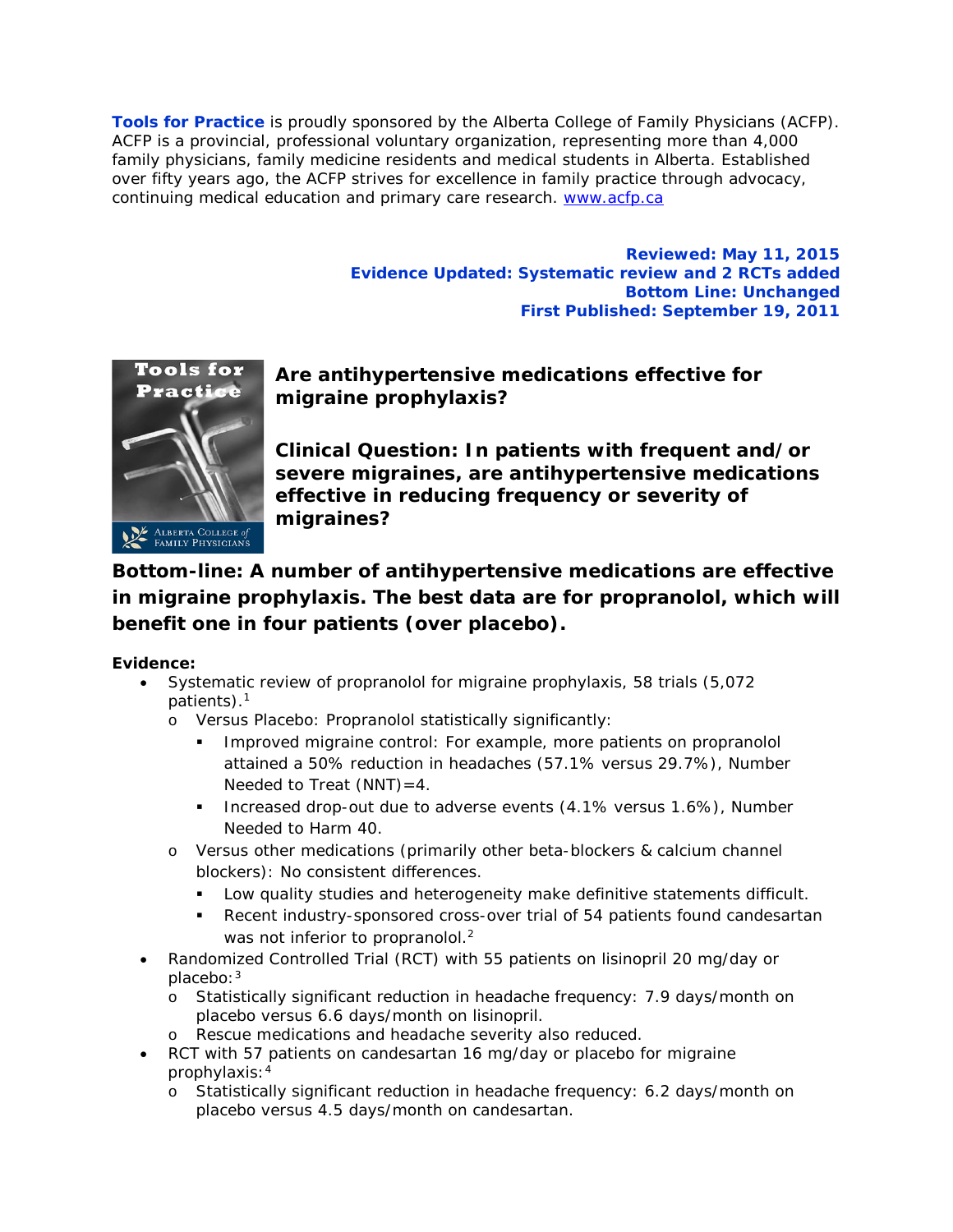- o Rescue medications and sick leave days also reduced.
- Reviews of verapamil, although low quality, suggest it too improves headache.  $5.6$
- Recent systematic review found other beta-blockers (timolol, metoprolol, atenolol, nadolol, acebutalol), calcium channel blockers (nimodipine, nicardipine), captopril, candesartan, and clonidine all improve some measures of migraine frequency/severity, although evidence is limited and not all effects consistent.<sup>7,8</sup>
	- $\circ$  Recent small study from Iran suggests enalapril may also be effective.<sup>9</sup>

#### **Context:**

- Meta-analysis of 95 hypertension RCTs (24,244 participants) reporting headache among the adverse events: 10
	- o Patients taking any of the four classes of antihypertensives (thiazides, betablockers, ACE inhibitors, or ARBs) reported headache less often than those taking placebo.
- Two reviews of migraine prophylaxis<sup>11,12</sup> suggest the following antihypertensives (with starting doses<sup>12</sup>): Propranolol (20 mg BID) is consistently highly recommended,<sup>11,12</sup> followed by nadolol (80 mg OD),<sup>12</sup> metoprolol,<sup>11</sup> lisinopril (20 mg),<sup>11,12</sup> candesartan (16 mg),<sup>11,12</sup> or verapamil (40mg TID).<sup>11,12</sup> Similar recommendations are found in Canadian and US guidelines.13,14
- Anticonvulsants and Tricyclic anti-depressants are also effective.<sup>15</sup>

### **Original Authors:**

Michael J Kapusta BSc (medical student), G Michael Allan MD CCFP

Adrienne J Lindblad BSP ACPR PharmD G Michael Allan MD CCFP

**Updated: Reviewed:**

#### **References:**

- 1. [Linde K,](http://www.ncbi.nlm.nih.gov/pubmed/?term=Linde%20K%5BAuthor%5D&cauthor=true&cauthor_uid=15106196) [Rossnagel K.](http://www.ncbi.nlm.nih.gov/pubmed/?term=Rossnagel%20K%5BAuthor%5D&cauthor=true&cauthor_uid=15106196) Cochrane Database Syst Rev. 2004; 2:CD003225.
- 2. [Stovner LJ,](http://www.ncbi.nlm.nih.gov/pubmed/?term=Stovner%20LJ%5BAuthor%5D&cauthor=true&cauthor_uid=24335848) [Linde M,](http://www.ncbi.nlm.nih.gov/pubmed/?term=Linde%20M%5BAuthor%5D&cauthor=true&cauthor_uid=24335848) [Gravdahl GB,](http://www.ncbi.nlm.nih.gov/pubmed/?term=Gravdahl%20GB%5BAuthor%5D&cauthor=true&cauthor_uid=24335848) *et al*. Cephalalgia. 2014; 34(7):523-32.
- 3. [Schrader H,](http://www.ncbi.nlm.nih.gov/pubmed/?term=Schrader%20H%5BAuthor%5D&cauthor=true&cauthor_uid=11141144) [Stovner LJ,](http://www.ncbi.nlm.nih.gov/pubmed/?term=Stovner%20LJ%5BAuthor%5D&cauthor=true&cauthor_uid=11141144) [Helde G,](http://www.ncbi.nlm.nih.gov/pubmed/?term=Helde%20G%5BAuthor%5D&cauthor=true&cauthor_uid=11141144) *et al*. BMJ. 2001; 322:10-22.
- 4. [Tronvik E,](http://www.ncbi.nlm.nih.gov/pubmed/?term=Tronvik%20E%5BAuthor%5D&cauthor=true&cauthor_uid=12503978) [Stovner LJ,](http://www.ncbi.nlm.nih.gov/pubmed/?term=Stovner%20LJ%5BAuthor%5D&cauthor=true&cauthor_uid=12503978) [Helde G,](http://www.ncbi.nlm.nih.gov/pubmed/?term=Helde%20G%5BAuthor%5D&cauthor=true&cauthor_uid=12503978) *et al*. JAMA. 2003; 289(1):65-9.
- 5. [Markley HG.](http://www.ncbi.nlm.nih.gov/pubmed/?term=Markley%20HG%5BAuthor%5D&cauthor=true&cauthor_uid=2039020) Am J Med. 1991; 90(5):S48-S53.
- 6. [Solomon GD.](http://www.ncbi.nlm.nih.gov/pubmed/?term=Solomon%20GD%5BAuthor%5D&cauthor=true&cauthor_uid=2668225) Headache. 1989 Jul; 29(7):425-7.
- 7. [Shamliyan TA,](http://www.ncbi.nlm.nih.gov/pubmed?term=Shamliyan%20TA%5BAuthor%5D&cauthor=true&cauthor_uid=23700633) [Kane RL,](http://www.ncbi.nlm.nih.gov/pubmed?term=Kane%20RL%5BAuthor%5D&cauthor=true&cauthor_uid=23700633) [Taylor FR.](http://www.ncbi.nlm.nih.gov/pubmed?term=Taylor%20FR%5BAuthor%5D&cauthor=true&cauthor_uid=23700633) Rockville (MD): Agency for Healthcare Research and Quality (US); 2013 Apr. Report No.: 13-EHC068-EF.
- 8. [Shamliyan TA,](http://www.ncbi.nlm.nih.gov/pubmed/?term=Shamliyan%20TA%5BAuthor%5D&cauthor=true&cauthor_uid=23592242) [Choi JY,](http://www.ncbi.nlm.nih.gov/pubmed/?term=Choi%20JY%5BAuthor%5D&cauthor=true&cauthor_uid=23592242) [Ramakrishnan R,](http://www.ncbi.nlm.nih.gov/pubmed/?term=Ramakrishnan%20R%5BAuthor%5D&cauthor=true&cauthor_uid=23592242) *et al*. J Gen Intern Med. 2013 Sep; 28(9):1225-37.
- 9. [Sonbolestan SA,](http://www.ncbi.nlm.nih.gov/pubmed/?term=Sonbolestan%20SA%5BAuthor%5D&cauthor=true&cauthor_uid=23413003) [Heshmat](http://www.ncbi.nlm.nih.gov/pubmed/?term=Heshmat%20K%5BAuthor%5D&cauthor=true&cauthor_uid=23413003) K, [Javanmard SH,](http://www.ncbi.nlm.nih.gov/pubmed/?term=Javanmard%20SH%5BAuthor%5D&cauthor=true&cauthor_uid=23413003) *et al*. Int J Prev Med. 2013; 4:72-7.
- 10. [Law M,](http://www.ncbi.nlm.nih.gov/pubmed/?term=Law%20M%5BAuthor%5D&cauthor=true&cauthor_uid=16216977) [Morris JK,](http://www.ncbi.nlm.nih.gov/pubmed/?term=Morris%20JK%5BAuthor%5D&cauthor=true&cauthor_uid=16216977) [Jordan R,](http://www.ncbi.nlm.nih.gov/pubmed/?term=Jordan%20R%5BAuthor%5D&cauthor=true&cauthor_uid=16216977) *et al*. Circulation. 2005; 112:2301-6.
- 11. [Fenstermacher N,](http://www.ncbi.nlm.nih.gov/pubmed/?term=Fenstermacher%20N%5BAuthor%5D&cauthor=true&cauthor_uid=21335409) [Levin M,](http://www.ncbi.nlm.nih.gov/pubmed/?term=Levin%20M%5BAuthor%5D&cauthor=true&cauthor_uid=21335409) [Ward T.](http://www.ncbi.nlm.nih.gov/pubmed/?term=Ward%20T%5BAuthor%5D&cauthor=true&cauthor_uid=21335409) BMJ. 2011; 342:d583.
- 12. [Pringsheim T,](http://www.ncbi.nlm.nih.gov/pubmed/?term=Pringsheim%20T%5BAuthor%5D&cauthor=true&cauthor_uid=20159899) [Davenport WJ,](http://www.ncbi.nlm.nih.gov/pubmed/?term=Davenport%20WJ%5BAuthor%5D&cauthor=true&cauthor_uid=20159899) [Becker WJ.](http://www.ncbi.nlm.nih.gov/pubmed/?term=Becker%20WJ%5BAuthor%5D&cauthor=true&cauthor_uid=20159899) CMAJ. 2010; 182(7):E269-E276.
- 13. Pringsheim T, Davenport W, Mackie G, *et al*. Can J Neurol Sci. 2012; 39(2 suppl 2):S1-59.
- 14[.Silberstein SD,](http://www.ncbi.nlm.nih.gov/pubmed/?term=Silberstein%20SD%5BAuthor%5D&cauthor=true&cauthor_uid=22529202) [Holland S,](http://www.ncbi.nlm.nih.gov/pubmed/?term=Holland%20S%5BAuthor%5D&cauthor=true&cauthor_uid=22529202) [Freitag F,](http://www.ncbi.nlm.nih.gov/pubmed/?term=Freitag%20F%5BAuthor%5D&cauthor=true&cauthor_uid=22529202) *et al*. Neurology. 2012; 78:1337-45.
- 15. Allan GM, Levy M. Tools for Practice #51. Available at [http://www.acfp.ca/wp](http://www.acfp.ca/wp-content/uploads/tools-for-practice/1397836024_20111028_100921.pdf)[content/uploads/tools-for-practice/1397836024\\_20111028\\_100921.pdf.](http://www.acfp.ca/wp-content/uploads/tools-for-practice/1397836024_20111028_100921.pdf) Accessed May 11, 2015.

**Tools for Practice** is a biweekly article summarizing medical evidence with a focus on topical issues and practice modifying information. It is coordinated by G. Michael Allan, MD, CCFP and the content is written by practicing